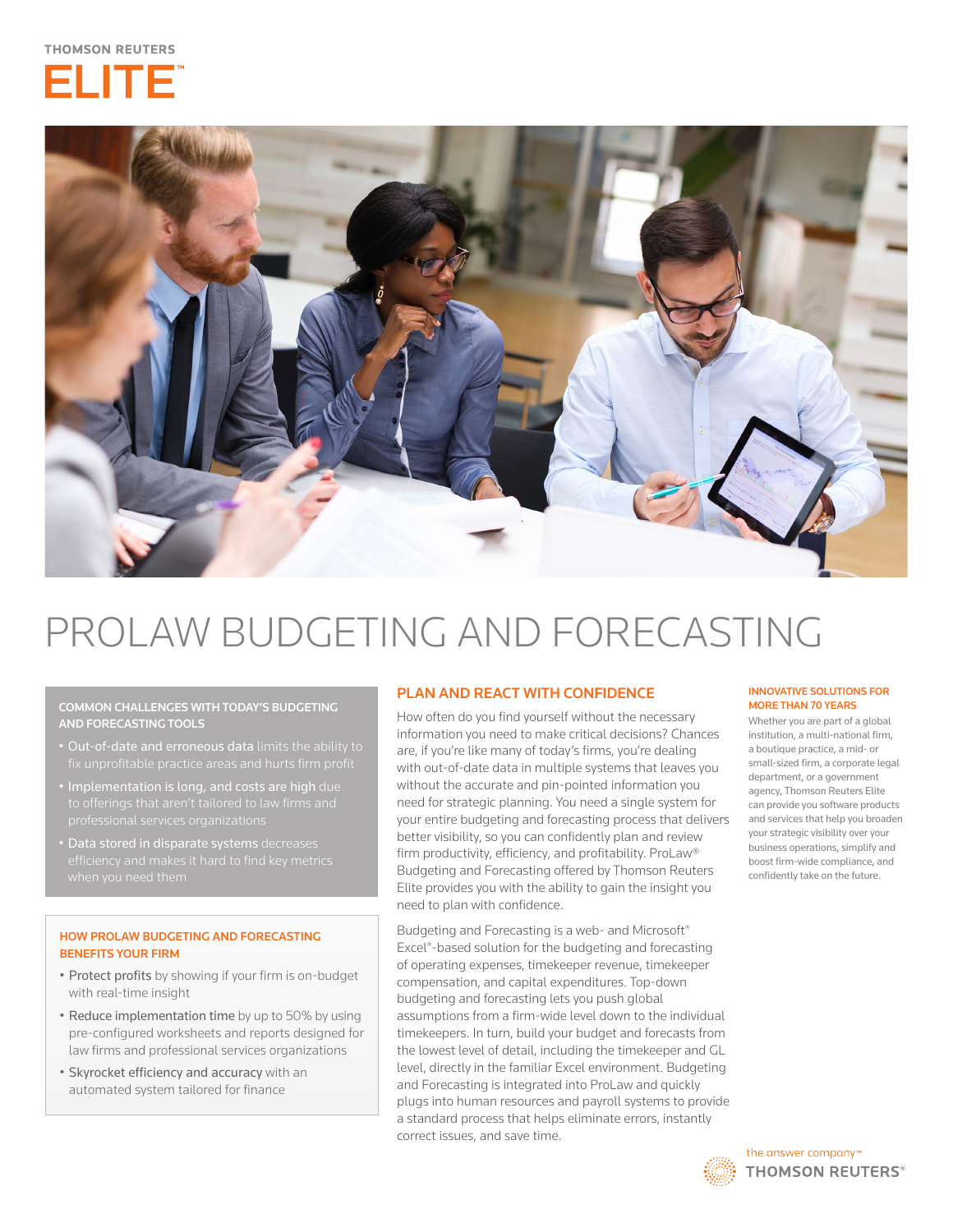# PROLAW BUDGETING AND FORECASTING



# BUDGETING AND FORECASTING

- Improve your overall process with GL level budgeting by office, department, practice, or by month with commentary
- Budget to greater detail below the GL to provide details and commentary with line-item details
- Spread budgets and forecasts based on seasonality such as prior year actuals, budgets, forecasts, and custom spreads for quick and accurate data input
- Quickly build multiple budgets with varying assumptions and rolling forecasts throughout the year
- Track the history of any data changes by user, date, or action performed

#### TIMEKEEPER REVENUE, EMPLOYEE COMPENSATION, AND CAPITAL PLANNING

- Quickly build revenue budgets by timekeeper, leveraging historical timekeeper hours, billing rates, and realization metrics from ProLaw for greater accuracy and certainty
- Plan for salaries, salary increases, bonuses, benefits, payroll taxes, etc., by building detailed compensation budgets by employee with connection to HR/payroll system
- Plan from the bottom up with detailed accurate budgets by headcount and FTE that automatically roll into GL level for reporting
- Control access by user or group to secure confidential data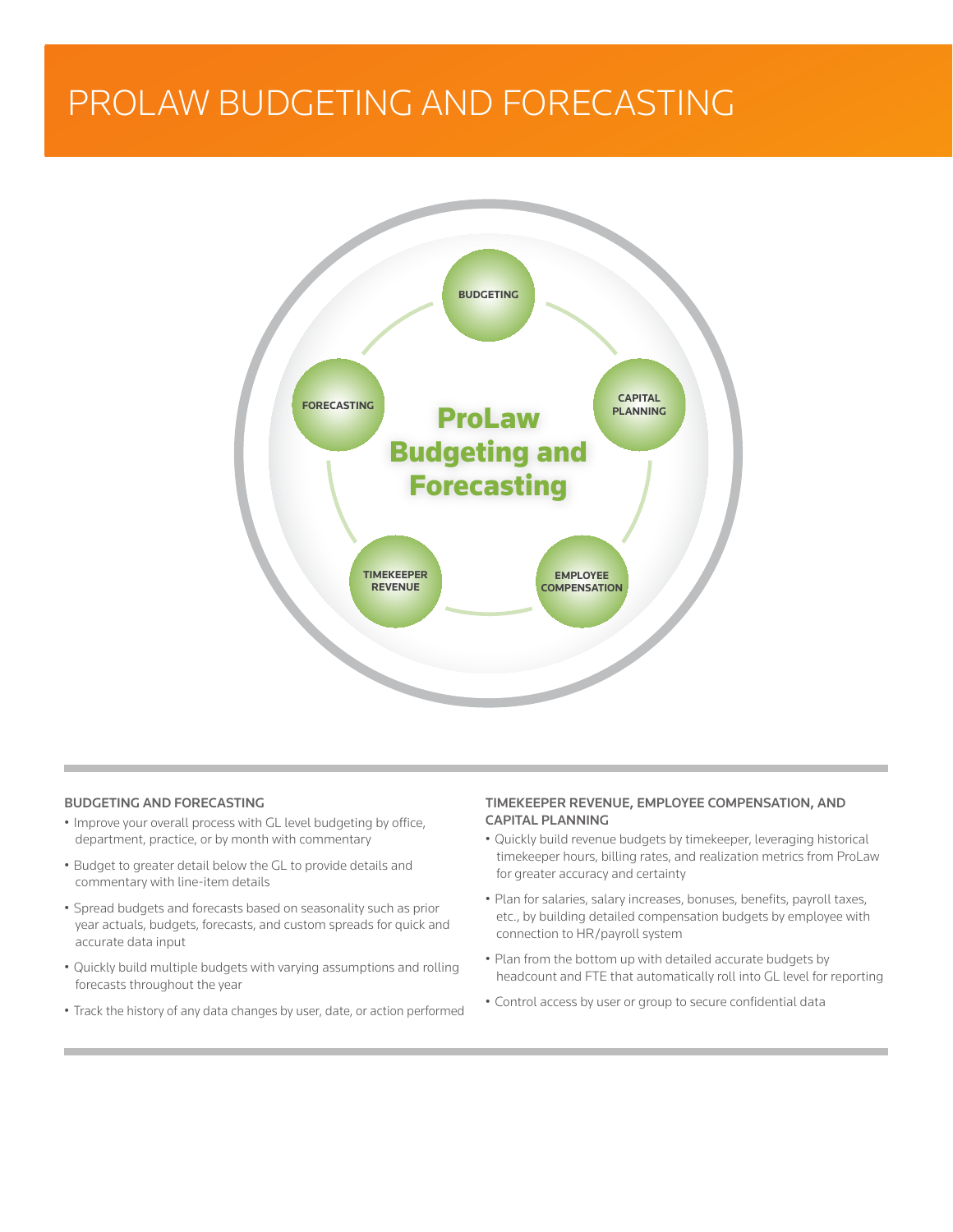Budgeting and Forecasting is the only Excel and web-based budgeting and forecasting application built specifically for the legal and professional services industries which reduces the implementation and training time by up to 50% compared to other products. It not only keeps you in the familiar environment of Excel, but gives you more power with automatic data loads, data aggregation, audit trails, and security. There is pre-built integration into ProLaw, and it can integrate with any local or cloud-based human resources or payroll system or a variety of other data sources.

#### BOOST BUDGET INTELLIGENCE

#### Protect profits with real-time insight

- Dashboard provides a single view into firm-wide budgeting and forecasting data
- Notable Events Widgets proactively alert in real time when business thresholds are exceeded or require action
- Employee Calculation Engine rapidly updates timekeeper and employee data in near real time
- Microsoft Excel add-in aggregates data in real time and compresses the planning cycle, speeding the delivery of data to decision makers

## INCREASE SPEED

#### Reduce implementation time by up to 50% compared to other products

- Starter Kit builds in industry best practices and provides pre-configured worksheets and reports tailored specifically for law firms and professional services organizations
- Pre-built integration for ProLaw customers
- Loads GL and timekeeper information directly from ProLaw
- Can be tailored to suit each customer's individual requirements
- Fast calculation engine for legal and professional services organizations is designed to rapidly and accurately report results

#### IMPROVE EFFICIENCY

#### Skyrocket efficiency with an automated system tailored for finance

- Microsoft Excel integration increases user adoption and eliminates the need for expensive customizations
- Eliminate the risk of copy and paste errors and time-consuming, manual processes
- Budget and forecast versioning allows you to create budget drafts and what-if scenarios more efficiently
- Streamline year-to-year rollover and automate creation of rolling forecasts and data models
- Quickly copy assumptions from your budget to your forecast and vice versa
- Security automation allows you to effectively control access to key data with minimal effort
- Set up role-based access to worksheets and reports with an intuitive, single-screen security access summary

To learn more about ProLaw Budgeting and Forecasting or for a global list of office locations, visit **[elite.com/prolaw/](http://elite.com/prolaw/budgeting-forecasting)** [budgeting-forecasting](http://elite.com/prolaw/budgeting-forecasting).